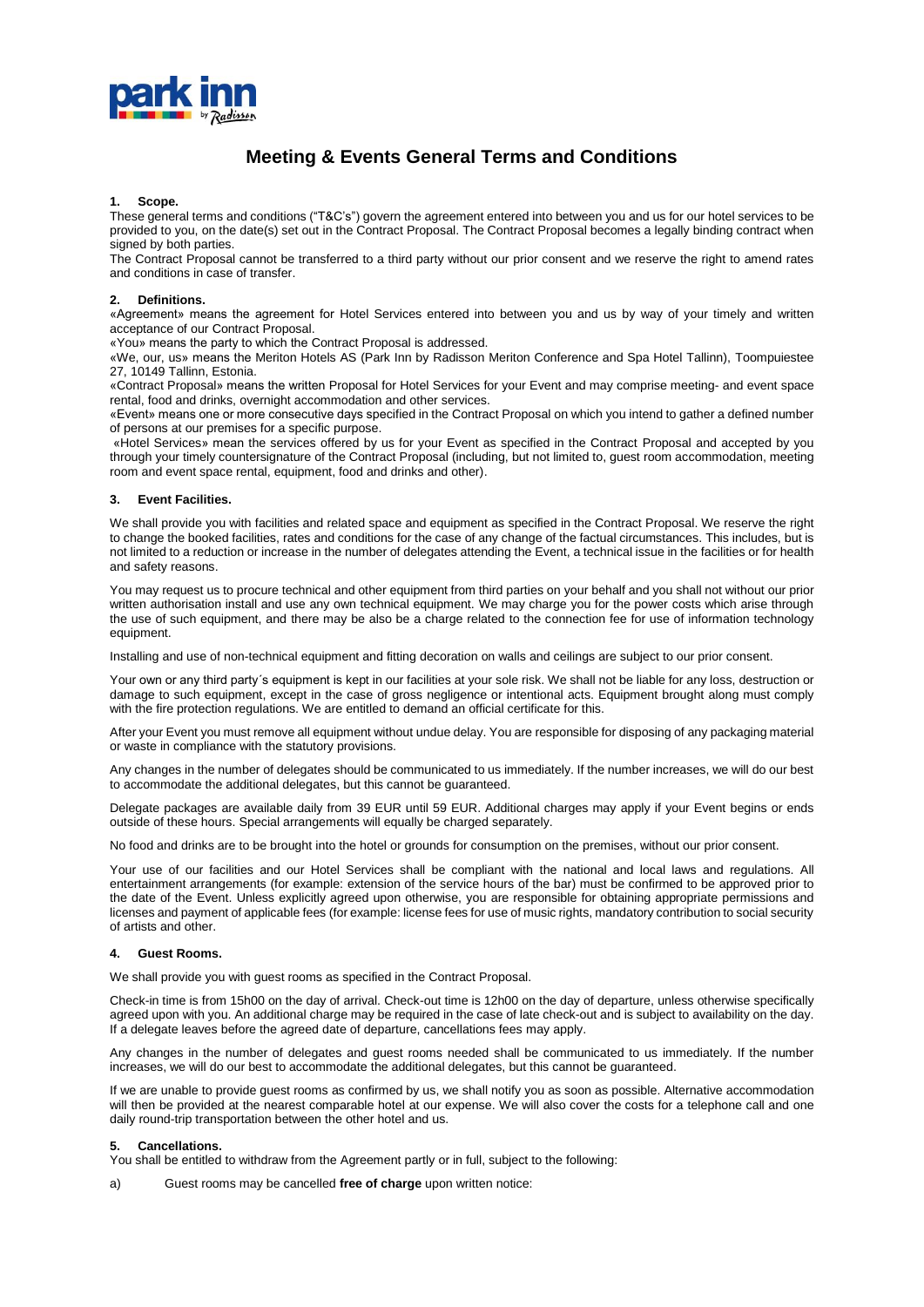

## **Meeting & Events General Terms and Conditions**

- $\triangleright$  Up to 100% of the guest rooms initially contracted up to 60 days prior to the arrival date;
- Up to 20 % of the guest rooms initially contracted up to 30 days prior to the arrival date;
- $\triangleright$  Up to 10% of the guest rooms initially contracted or of any remaining number after prior cancellation
- notices up to 7 days prior to the arrival date;

Any additional or later guest room cancellation shall entitle us to receive your payment of a **compensation amount** equal to (100%) of the total of the guest rooms initially contracted for cancellations from 6 days prior to the arrival date.

- b) Event related Hotel Services may be cancelled **free of charge** upon written notice:
	- a. Up to 100% of the Hotel Services initially contracted up to 60 days prior to the start date of the Event;
	- b. Up to 20% of the Hotel Services initially contracted up to 30 days prior to the start date of the Event;
	- c. Up to 5% of the Hotel Services initially contracted or of remaining Hotel Services after prior cancellations up to 7 days prior to the start date of the Event;

Any additional or later cancellation of Hotel Services shall entitle us to receive your payment of a **compensation amount** equal to 100% of the total of delegate fees and charges initially contracted

If it has been agreed that you can cancel without incurring costs within a defined period, we are also entitled to cancel the Agreement within this period without any obligation to you.

### **6. Rates**

The rates are offered in local currency and include applicable taxes and service charges. The rates are subject to reasonable increase by us if unexpected increases in taxes, cost of goods, or limitations of supply outside of our control occur and the period between your signing of the Contract Proposal and the start date of the Event is no less than 6 months.

If you cancel the contracted Hotel Services by more than 30% we are entitled to reasonably increase the rates specified in the Contract Proposal, regardless of any applicable cancellation charges.

### **7. Deposit**

In the event that a deposit has been requested this must be paid within 14 days after your signing of the Contract Proposal. Additional deposit payments may be required prior to your Event.

If you fail to make the deposit payment(s), we are entitled to withdraw from the Agreement and to claim compensation for damages equivalent to cancellations charges applicable at that time when the deposit payment was due.

To the extent delegates are requested to settle guest room charges and daily delegate package fees on an individual basis, we are entitled to request a security deposit in the form of a credit card guarantee or similar from the delegate. If you are requesting credit facilities completed credit application forms are required 21 days prior to the start date of the Event.

### **8. Payment.**

You shall pay all fees and charges for Hotel Services as set out in the Contract Proposal. All extra charges incurred by delegates or by you during the Event shall be paid upon departure. If credit is granted and agreed by us, full settlement must be made within 10 days from receipt of the invoice. We may charge interest for delayed payment, of 1½% per month or the maximum interest rate permitted by applicable law if lower.

To the extent individual payment by delegates is agreed, you shall duly inform the delegates thereof. You shall be jointly and severally liable for the due settlement of guest room charges and daily delegate package fees on an individual basis, which shall be made upon departure.

### **9. Hotel's Termination Rights.**

We are entitled to terminate the Agreement with immediate effect upon written notice to you, if (i) circumstances which are out of our control, make it impossible to render the agreed Hotel Services to you and to fulfil our contractual obligations under the Agreement; and (ii) if we have reason to assume that you have made misleading or false statements about the purpose of the Event and your use of our facilities and Hotel Services would harm or endanger our normal operation or reputation; and (iii) if bankruptcy or settlement proceedings have been initiated against you or a foreclosure decree has been issued in respect of any of your assets. We shall not be liable to compensate you for any loss or damage incurred as a consequence of our termination of the Agreement hereunder.

## **10. No Transfer**

You are not allowed to assign or transfer the Agreement, nor to sublease the contracted facilities to any third party, including a group company being affiliated with you, without our prior written consent.

### **11. Liability**

We shall solely be liable to you or any delegate for any loss or damage caused by our gross negligence or wilful acts or omissions, except if mandatory strict liability applies pursuant to the applicable law. Any claims made against us shall only be valid, if notified to us immediately upon taking knowledge of the potential for a loss or damage and no later than 1 year after the agreed start date of the Event. This limitation of liability shall not apply in case of bodily injury or death.